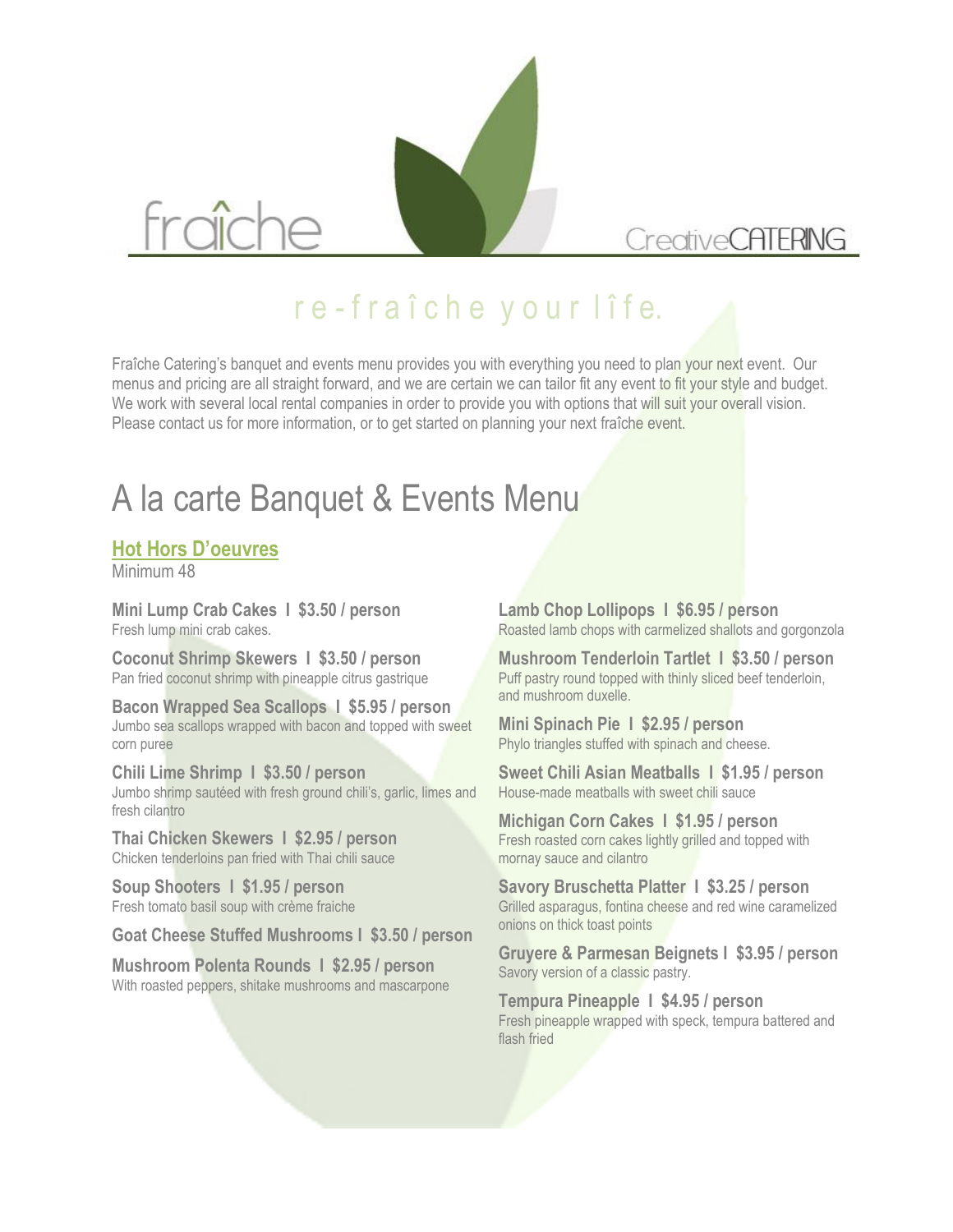

## Creative**CATFRING**

### **Cold Hors D'oeuvres**

Minimum 48

**Chili Lime Shrimp Skewers I \$3.50 / person** Chilled skewers of chili lime shrimp.

**Smoked Salmon I \$3.95 / person** Platter of whole filet of smoked salmon with assorted crackers, capers, chives, and aioli.

**Crab Salad Canapes I \$2.50 / person** Fresh crab salad with bell pepper on toast point

**Crab Salad Bites I \$2.95 / person** Freshly shelled crab meat served on thin cucumber round

**Gazpacho Shooters I \$1.95 / person** Fresh gazpacho stylishly presented in espresso cups

**Artisan Cheese Platter I \$3.95 / person** Delectable arrangement of aged cheddar, smoked gouda, gruyere, and creamy havarti with apples, grapes, and candied walnuts, served with assorted crackers.

**Grilled Prosciutto Wrapped Figs I \$3.95 / person** With Maytag blue cheese and pecans.

**Lobster Salad on Endive I \$5.95 / person** With fresh lobster, dill, lemon, and fresh mayo on Belgum endive **Vegetable Crudite I \$1.25 / person** Fresh seasonal vegetables, julienned and stylishly presented, with green goddess dip.

**Elegant White Crudite I \$2.50 / person**

Elegant display of white and pale green vegetables with white asparagus, celery, cucumbers, and endive with buttermilk dressing dip.

**Market Fresh Fruit Platter I \$2.25 / person** Kaleidoscope of fresh fruits stylishly presented.

**Fresh Bruschetta Caprese I \$2.25 / person** Freshly diced heirloom tomatoes tossed with fresh basil and garlic served with thick toast points and balsamic glaze.

**Caprese Skewers I \$2.25 / person** Fresh mozzarella skewered with basil and heirloom tomatoes.

**Gorgonzola Tenderloin Crouton I \$2.95/person** Thinly sliced tenderloin on gorgonzola crouton with micro greens.

**Chive Blini with QuaiI Egg \$5.95 / person** With crème fraiche, tarragon and salmon roe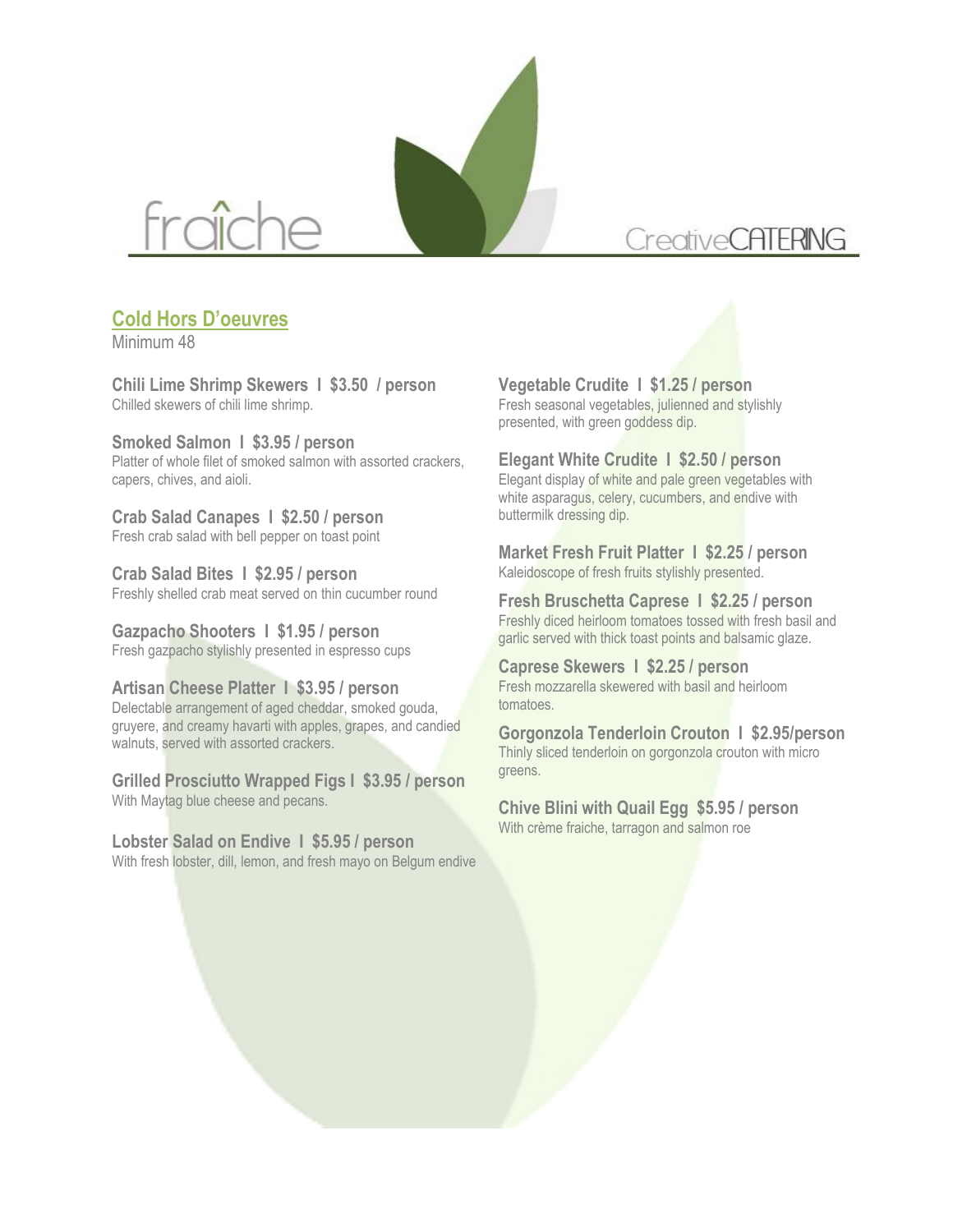## **CreativeCATERING**

# fraîche salads



Add grilled chicken to any salad \$1.95 / person

**All Salads: \$3.95 / person** minimum 36

### **Spring Chopped Salad**

Mixed greens, heirloom tomatoes, cucumbers, red onion, heirloom beets, and feta with herbed champagne vinaigrette

### **Caesar Salad**

Crisp romaine lettuce, with house-made Caesar dressing, croutons and parmesan.

### **Cobb Salad**

Field greens with fresh avocado, crisp bacon, sliced egg, and cherry tomatoes with green goddess dressing.

### **Tuscan Pasta Salad**

Rotini pasta with heirloom tomatoes, fresh mozzarella, basil, and fire roasted red bell peppers tossed in an herbed white balsamic vinaigrette.

### soups

**Rustic Fagioli** Rustic Italian soup with berlotti beans, san marzano tomatoes, onions, pancetta, and herbs with mini shell pasta.

**Tomato Basil Soup** Vibrant soup freshly prepared with ripe tomatoes, no cream.

**New England Clam Chowder** Freshly prepared with shucked clams

**Gazpacho** Authentic Spanish recipe served chilled.

**All Soups: \$2.75 / person** minimum 48

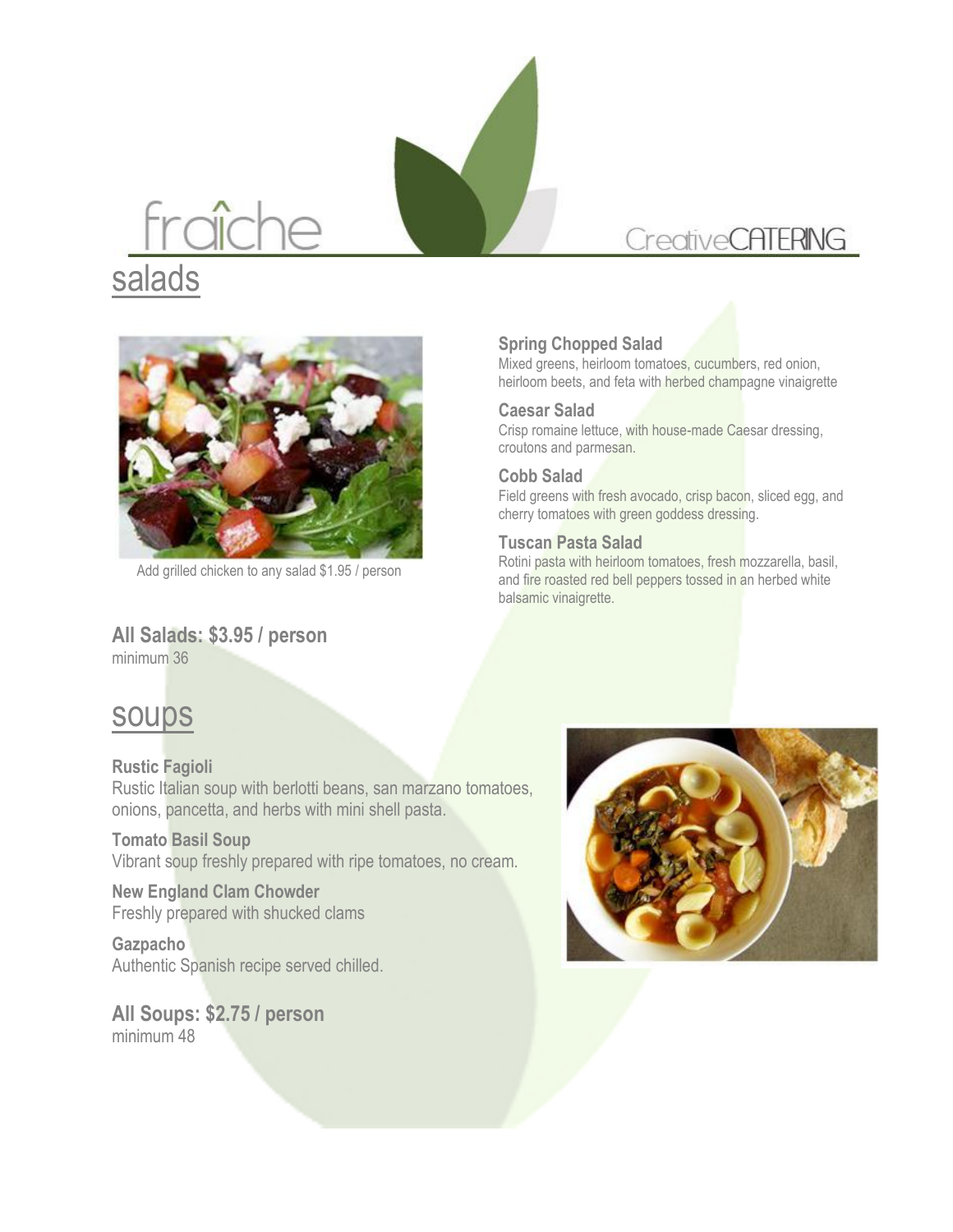

# main course buffet options

Plated and Family Style Variations are Available. (Minimum 48)

### **Pastas**

Add grilled chicken or shrimp to any pasta for: \$1.50 / person

**Pasta Mediterranean I \$5.95 / person** Penne pasta, feta, sundried tomatoes, caramelized onions, mushrooms and pine nuts tossed in a light broth.

**Pasta Carbonara I \$6.95 / person** Cavatappi pasta with sautéed pancetta, spinach and creamy pecorino Romano sauce.

**Pasta Bolognese I \$6.95 / person** Hand rolled egg pasta tossed with savory meat sauce.

**Pasta Vodka I \$6.95 / person**

Roasted tomatoes, pancetta and garlic sautéed with vodka and a splash of creamy mascarpone alfredo tossed with gourmet egg pasta. Topped with basil chiffonade.

**Seafood Pasta I \$8.95 / person**

Fresh shrimp, scallops and mussels tossed with a light white wine shellfish broth, with garlic and fresh parsley.

**Pasta alla Pesto I \$5.95 / person**

Rigatoni pasta tossed with fresh basil pesto and a touch of cream with fresh mozzarella and sun dried tomatoes.

**Spicy Creole Pasta I \$9.95 / person** Shelled crawfish sautéed with garlic then tossed with penne and spicy Cajon cream sauce

### **Chicken**

**Chicken Limone I \$6.95 / person**

Sauteed chicken breast scallopini with lemon caper sauce and artichokes.

**Chicken Marsala I \$6.95 / person** Grilled chicken breast with savory mushroom marsala sauce **Herb Roasted Chicken I \$6.95 / person** Herb roasted bone-in chicken breast, legs and thighs.

### **Beef & Lamb**

**Braised Short Ribs I \$9.95 / person** Beef short ribs braised with red wine, shallots and herbs, topped with savory demi glace.

**Gorgonzola Crusted Tournedos I \$10.95 / person** Grilled tenderloin medallions crust-broiled with gorgonzola Cheese, panko bread crumbs and herbs.

**Herbed Grilled Filet Medallions I \$9.95 / person** Grilled tenderloin medallions with fresh rosemary.

**Thick Sliced Roast Beef I \$8.95 / person** Slow roasted roast beef with jus.

**Beef Wellington I \$14.95 / person** Beef tenderloin wrapped with prosciutto and puff pastry then baked to perfection. With bordelaise sauce.

**Roasted Lamb Chops I \$13.95 / person** Herb crusted tender lamb chops.

### **Pork**

**Macadamia Crusted Tenderloin I \$9.95 / person** Pork tenderloin marinated in balsamic vinegar and olive oil, then rubbed with chopped macadamia nuts and herbs and baked.

**Herb Roasted Tenderloin I \$10.95 / person** With Madeira sauce.

# **CreativeCATFRING**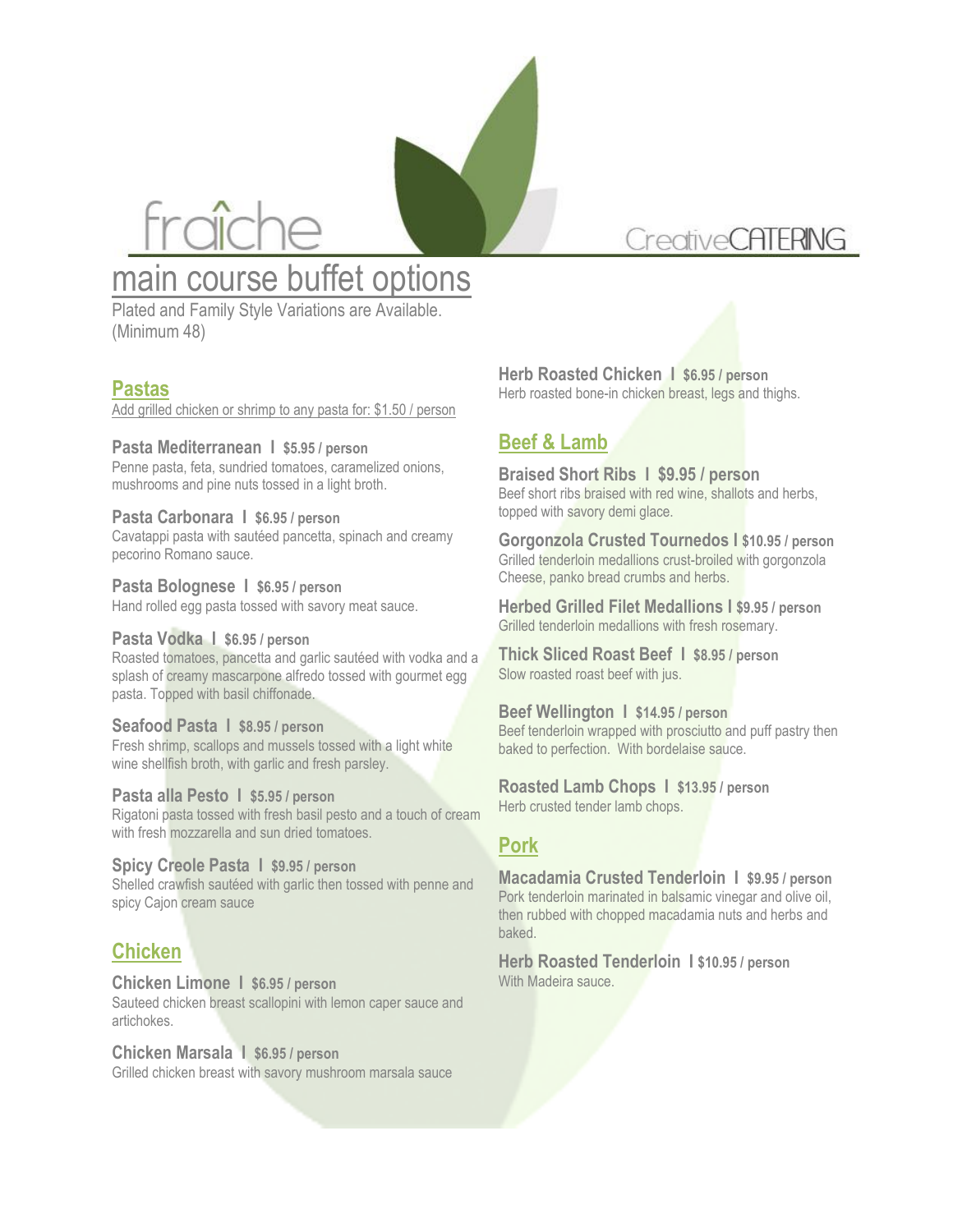

(Minimum 48)

### **Fish**

**Trout Almondine I \$6.95 / person**  Roasted mountain trout with lemon butter sauce and almonds.

**Chilean Sea Bass I \$9.95 / person** Pan seared with citrus buerre blanc

**Wild Alaskan Salmon I \$6.95 / person** Roasted with citrus pesto sauce

**Seared Ahi Tuna I \$6.95 / person** Seared with

**Charleston Shrimp & Grits I \$6.95 / person**  Pan roasted jumbo shrimp with creamy white cheddar grits and roasted red peppers.

**Shimp Creole with Rice I \$6.95 / person** Popcorn shrimp in a spicy Creole sauce over red beans and rice

## sides

**Roasted Vegetables I \$1.95 / person** Roasted carrots, red peppers, zuchinni, red onion.

**Fresh Summer Vegetables I \$1.95 / person** Thinly sliced vegetable chips sautéed in virgin olive oil

**Steamed Asparagus I \$2.50 / person** Freshly steamed aparagus

**Haricot Verts I \$1.95 / person** Sauteed thin green beans

**Fresh Brussel Sprouts I \$1.95 / person** Steamed / sautéed with butter and sea salt

**Fresh Broccoli I \$2.25 / person** Freshly steamed broccoli

### **Vegetarian / Vegan Mains**

**Grilled Tofu I \$5.95 / person**  With asiago and walnut pesto

**Vegetarian Lasagna I \$5.95 / person**  Whole grain lasagna with grilled vegetables, ricotta and fresh mozzarella..

**Zucchini Fettuccini Marinara I \$5.95 / person**  Thinly sliced zucchini fettuccini tossed with house made rustic marinara.

**Fresh Roasted Corn I \$1.95 / person** Roasted sweet corn

**Roasted Redskin Potatoes I \$1.95 / person**

**Mashed Potatoes I \$2.25 / person**

**Potatoes Gratin I \$2.50 / person** Cheesy layers of thinly sliced potatoes

**Wild Mushroom Risotto I \$2.25 / person**

**Vegetable Paella \$2.50 / person** Fresh vegetables cooked with saffron rice drizzled with aioli

**Cheesy Cauliflower Gratin I \$2.50 / person** Baked with 3 cheese blend and pesto bread crumbs

# **CreativeCATFRING**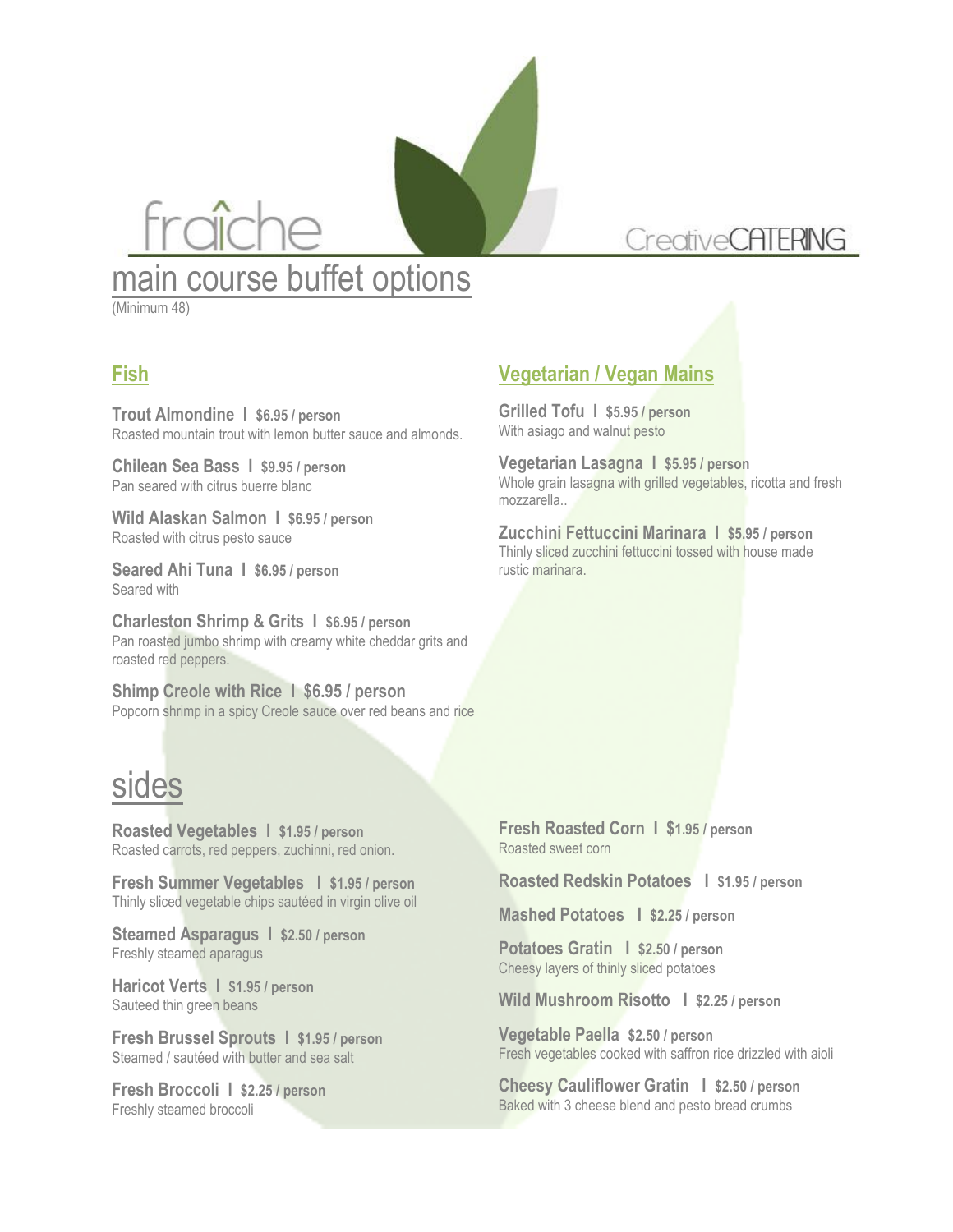

# **Dessert Station**

(Minimum 48) **\$4.95 / person**

Stylishly Presented Dessert Station Choose 2:

### **Pistachio Cannolis**

Mini cannolis with tangerine scented ricotta cream and roasted pistachios.

### **Mini Cupcake Assortment**

Red Velvet ~ with cream cheese buttercream Carrot Cake ~ with hazelnut mascarpone buttercream Vanilla ~ with meringue buttercream

**Rich Dark Chocolate Brownie Bites**

## **Crème Brulee Cheesecake**

Mini New York cheesecake cups caramelized and topped with a fresh raspberry

**CreativeCATERING** 

**Key Lime Pie** Mini housemade key lime pie

**Chocolate Mousse** Rich, fluffy chocolate mousse cups

# Coffee & Beverage Service

(Minimum 48) **\$2.50 / person**

### **Freshly Brewed Gourmet Coffee**

With an assortment of condiments including 6 flavored syrups.

**Soft Drinks**

## Consumption Beverage Service:

Charged per item consumed

**Bottled Water I \$1.25 each Canned Soda I \$1.00 each Vitamin Water I \$2.00 each Sm. San Pellegrino I \$2.50 each Lg. San Pellegrino I \$5.00 each**